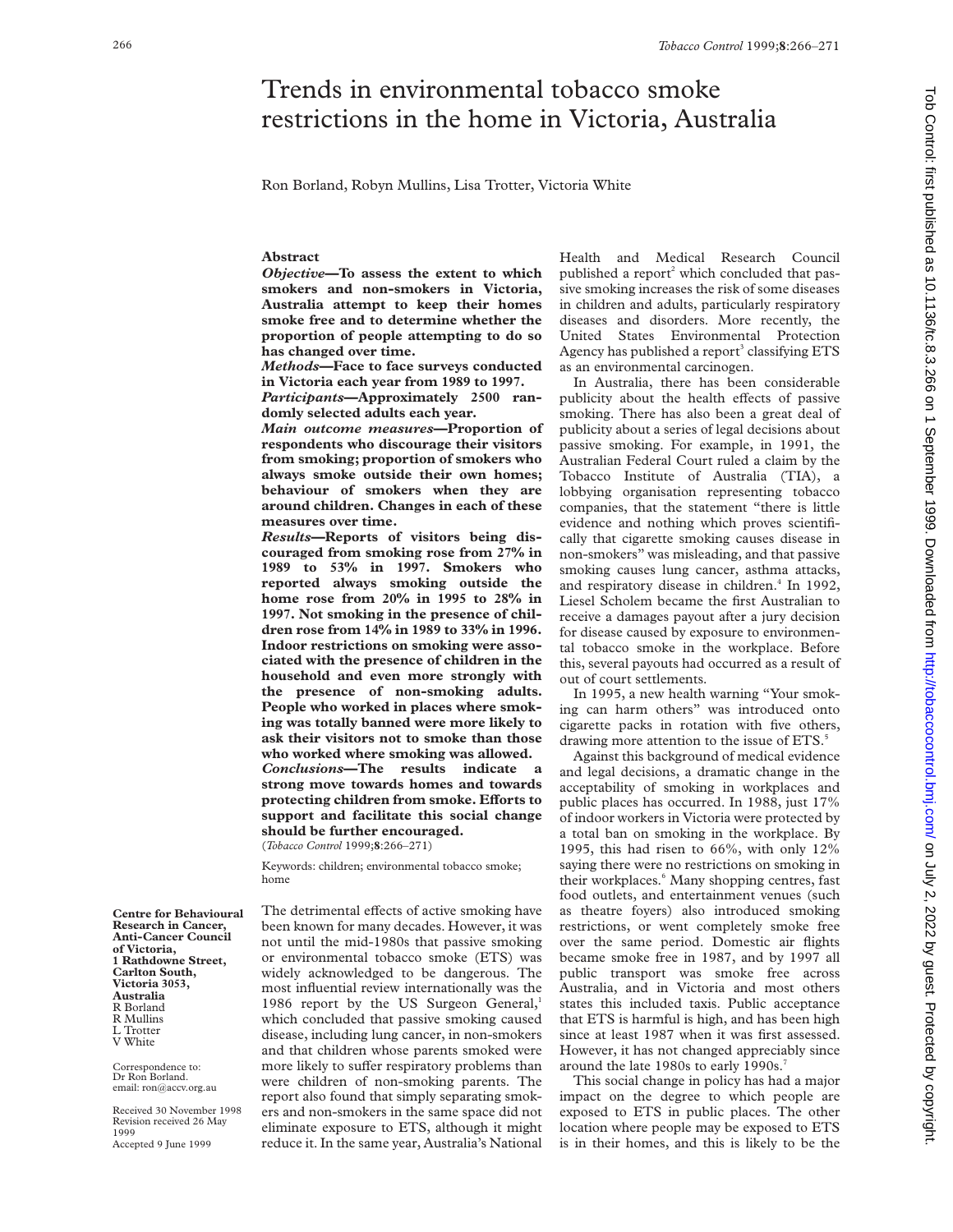*Table 1 Survey sample characteristics compared with census data*

|                                                              | Sample size, 1991 survey:<br>2440 |                                                                         | 1991                         | Sample size, 1996 survey:<br>2358 | 1996                                                         |                              |
|--------------------------------------------------------------|-----------------------------------|-------------------------------------------------------------------------|------------------------------|-----------------------------------|--------------------------------------------------------------|------------------------------|
|                                                              | $\%$                              | 95% CI                                                                  | census<br>$\frac{0}{n}$      | $\frac{0}{6}$                     | 95% CI                                                       | census<br>%                  |
| All men<br>$16 - 29$ years<br>$30 - 49$ years<br>$50+$ vears | 46.4<br>28.8<br>40.0<br>31.1      | 44.5 to 48.4<br>$27.0 \text{ to } 30.6$<br>38.1 to 42.0<br>29.3 to 33.0 | 48.8<br>31.1<br>37.7<br>31.1 | 47.6<br>23.6<br>38.6<br>37.8      | 45.6 to 49.6<br>21.9 to 25.3<br>36.6 to 40.6<br>35.9 to 39.8 | 48.6<br>28.5<br>38.6<br>32.9 |

CI, confidence interval.

major source of exposure for many children, and also for non-smoking adults who live with smokers.

In 1992, in Victoria, a state in Australia with a population of about four million, a concerted media campaign was run about passive smoking in the home. In that year a television advertisement urged those smokers who felt they were unable to give up at least not to expose their children to smoke. The suggestion was that smoking parents should smoke outside, and that all parents should ban smoking in their homes. The advertising was backed up with the widespread distribution of stickers declaring "This is a smoke-free home." Evaluation of this campaign indicated a strong positive impact among non-smokers, but some evidence of reactive effects among smokers,<sup>8</sup> although later work indicated that the negative effects were short lived.<sup>7</sup>

In this paper we report on trends in the efforts people in Victoria, Australia, make to keep their homes smoke free and protect children from ETS, and look at some factors which may influence these behaviours specifically the composition of the household, working in places where smoking is totally banned, and the belief that passive smoking is harmful.

#### **Methods**

For many years, the Centre for Behavioural Research in Cancer (CBRC) has included questions in surveys conducted by a large market research company which interviews a representative sample of Victorians in their own homes. The company conducts an omnibus survey each week, and the CBRC has included questions on smoking in eight to 10 weeks each year, always in the latter part of the year. Since 1989, the surveys have included questions about ETS. The market research company selects clusters of eight households from randomly selected places within specified strata, including rural/urban divisions. Trained interviewers are instructed to make three attempts to contact a selected household before replacing that household, and select a participant according to a selection key which produces accurate cross sections of each sex by age. The sampling design and survey techniques have not changed over the period described here.

These data were taken from Victoria-wide face to face surveys conducted in 1989 (n = 2334), 1991 (n = 2440), 1992 (n = 2355), 1994 (n = 2485), 1995 (n = 2450), 1996 (n = 2358), and 1997 (n = 2365). Response rates are available for 1994 onwards, and range from

33.2% to 36.8%. The overall average proportions by smoking status across samples were: smokers 25.6%, ex-smokers 27.9%, and never smokers 46.1% (including 0.4% who could not say whether or not they smoked). Table 1 presents details of the sex, age, and urban/rural breakdown of the sample in 1991 and 1996 compared with the Victorian census data for those years (the only years for which such data were collected).<sup>9 10</sup> This suggests that the samples slightly underrepresent men and those under 30, and that in 1996 those over 50 were overrepresented. People from Melbourne (the capital city of Victoria) were underrepresented as a proportion of the total population in 1996. In all, however, the samples are a reasonable representation of the Victorian population.

The key questions of interest are:

- + Are visitors usually discouraged from smoking in this home or not? (asked in 1989, 1991, 1992, 1994, 1995, 1996, and 1997).
- Do you or any other regular smokers living in this household: always smoke inside; usually smoke inside; sometimes smoke inside and sometimes smoke outside; usually smoke outside or always smoke outside? (1995, 1996, 1997).
- + When you're with children do you smoke more than normally, less than normally, about the same amount, or not at all? (1989, 1992, 1994, 1996).

In some years respondents were also asked about their beliefs about whether passive smoking is harmful to non-smokers (1989, 1991, 1995, 1996, 1997) and indoor workers were asked what restrictions on smoking were in place where they worked (in all years except 1996).

Respondents were asked how many people aged 16 or over and how many children aged less than 16 lived in the household. They were also asked how many people in the household smoked. This was used to divide the respondents into three categories of household composition: those from households where the adult smoked or all the adults smoked; those from households where there were a mix of smoking and non-smoking adults; and those where no adult in the house smoked. Each of these categories of household composition was then divided into those with and without children under 16.

# STATISTICAL ANALYSES

For most questions we present the point prevalence estimates and their 95% confidence intervals (CI) for the year the question was asked, by household composition and by whether children were present or not. Multiple logistic regression analyses were used to examine the significance of changes over the survey years and the impact of household composition and the presence of children. In these models, the predicted variable was recoded into a dichotomous variable and the model predicted the favourable behaviour (that is, always asking visitors to smoke outside, smokers always going outside to smoke at home, and smokers either not smoking or smoking less when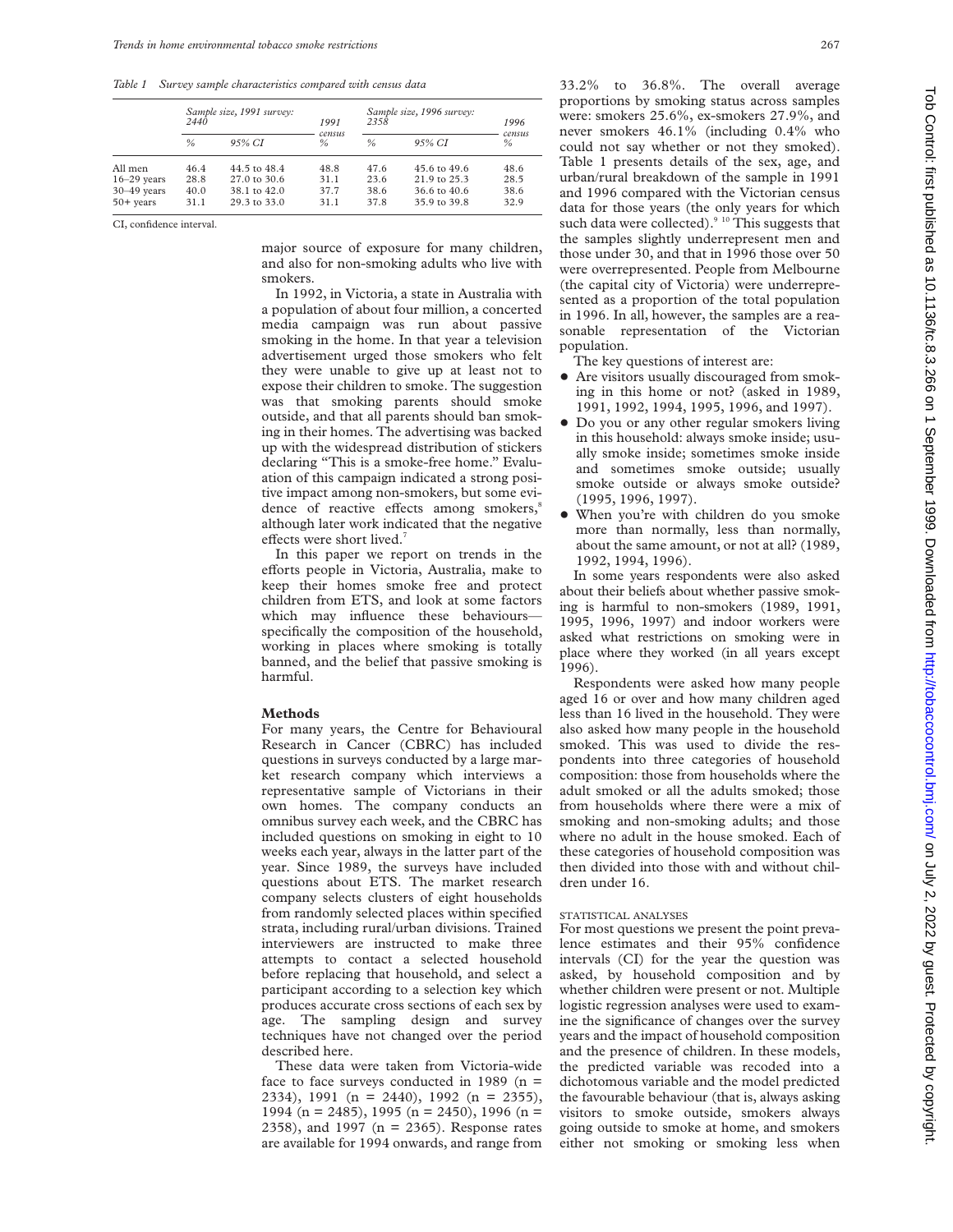around children). Year was entered as a categorical variable with the first year the question was asked presented as the base year. Household composition was a three level variable where a household where all adults smoked was the base level and the presence of children was dichotomous, with no children under 16 being the base level. Interaction terms were included in the model to examine whether the impact of household composition and the presence of children was consistent across the year. Logistic regression was also used to examine the impact of working where smoking was banned on respondents asking visitors to smoke outside and on smokers going outside to smoke. In these models, occupational status and household composition were controlled for. All analyses were undertaken using the statistical package SPSS. A significance level of 0.05 was adopted.

## **Results**

VISITORS SMOKING OUTSIDE

The proportion of respondents who reported requesting that visitors smoke outside increased across the study period. In 1989, only 27% (95% CI 24.8 to 28.4) of respondents indicated that they discouraged visitors from smoking, but by 1997 this proportion had nearly doubled to 53% (95% CI 51% to 55%). Table 2 presents the data for respondents discouraging visitors from smoking in the house by the smoking status of the adults in the household and by the presence of children in the household for all years the data were collected.

Across all years, respondents from nonsmoking households were more likely to request that their visitors smoke outside than those from either mixed households or smoking households. However, there was a significant interaction between year and household composition ( $\chi^2$  = 41.41, df = 12, p < 0.001), indicating that this difference reduced over the nine year period as more respondents from smoking households also asked visitors to smoke outside the home. In 1989, non-smoking households were nearly 22 times more likely to ask visitors to smoke outside than were smoking households (odds ratio (OR) 21.92; 95% CI 11.1 to 43.5) but by 1997 non-smoking households were only six times more likely to ask visitors to smoke outside (OR 6.4; 95% CI 4.8 to 8.5). Similarly the difference between mixed households and smoking households also lessened. In 1989, the OR for mixed households was 7.6 (95% CI 3.7 to 15.4) while in 1997 the OR was 3.1 (95% CI 2.3 to 4.2).

Adding children to a household had an impact on the likelihood of asking visitors to smoke outside on top of the effect of smoking status of the adults in the household in later years, but not initially. In 1989 and 1991 there was no difference in the proportion of non-smoking, mixed, or smoking households with or without children asking visitors to smoke outside  $(1989, \chi^2 = 0.72, df = 1, p > 0.40; 1991,$  $\chi^2 = 0.78$ , df = 1, p > 0.38). However, from 1992 onwards, households with children were more likely to ask visitors to smoke outside compared with households with no children

*Table 2 Visitors discouraged from smoking (1989–1997) by household composition*

|      |                  | No smoker in house |                                   |             |             |                       |          |               |                |  |
|------|------------------|--------------------|-----------------------------------|-------------|-------------|-----------------------|----------|---------------|----------------|--|
|      |                  | Children           |                                   |             | No children |                       | Total    |               |                |  |
|      | N                | $\frac{0}{6}$      | 95% CI                            | N           | $\%$        | 95% CI                | N        | $\frac{0}{6}$ | 95% CI         |  |
| 1989 | 501              | 35.9               | 31.7 to 40.1                      | 832         | 38.2        | 34.9 to 41.5          | 1333     | 37.4          | 34.8 to 40.0   |  |
| 1991 | 532              | 47.4               | 43.1 to 51.6                      | 925         | 43.9        | 40.7 to 47.1          | 1457     | 45.2          | 42.6 to 47.7   |  |
| 1992 | 445              | 61.8               | 57.3 to 66.3                      | 943         | 50.4        | 47.2 to 53.6          | 1388     | 54.0          | 51.4 to 56.7   |  |
| 1994 | 520              | 67.9               | 63.9 to 71.9                      | 1039        | 55.9        | 52.9 to 58.9          | 1559     | 59.9          | 57.5 to 62.3   |  |
| 1995 | 479              | 68.9               | 64.7 to 73.0                      | 1047        | 56.4        | 53.3 to 59.4          | 1526     | 60.3          | 57.8 to 62.7   |  |
| 1996 | 455              | 68.8               | 64.5 to 73.0                      | 1069        | 55.3        | 52.3 to 58.3          | 1524     | 59.3          | 56.9 to 61.8   |  |
| 1997 | 449              | 69.7               | 65.5 to 74.0                      | 1012        | 60.5        | 57.5 to 63.5          | 1461     | 63.3          | 60.8 to 65.8   |  |
|      |                  |                    | Mixed smoker/non-smoker household |             |             |                       |          |               |                |  |
|      | Children         |                    |                                   | No children |             |                       | Total    |               |                |  |
|      | $\boldsymbol{N}$ | $\%$               | 95% CI                            | N           | $\%$        | 95% CI                | $\cal N$ | $\%$          | 95% CI         |  |
| 1989 | 290              | 16.9               | 12.6 to 21.2                      | 371         | 17.3        | 13.4 to 21.1          | 661      | 17.1          | 14.2 to 20.0   |  |
| 1991 | 269              | 19.0               | 14.3 to 23.6                      | 380         | 22.4        | 18.2 to 26.6          | 649      | 21.0          | 17.8 to 24.1   |  |
| 1992 | 273              | 28.9               | 23.6 to 34.3                      | 387         | 23.5        | 19.3 to 27.7          | 660      | 25.8          | 22.4 to 29.1   |  |
| 1994 | 235              | 38.3               | 32.1 to 44.5                      | 362         | 32.9        | 28.0 to 37.7          | 597      | 35.0          | 31.2 to 38.8   |  |
| 1995 | 242              | 42.6               | 36.3 to 48.8                      | 345         | 28.1        | 23.4 to 32.9          | 587      | 34.1          | 30.2 to 37.9   |  |
| 1996 | 198              | 47.0               | 40.0 to 53.9                      | 325         | 36.6        | 31.4 to 41.9          | 523      | 40.5          | 36.3 to 44.7   |  |
| 1997 | 211              | 52.6               | 45.9 to 59.3                      | 354         | 41.2        | 36.1 to 46.4          | 565      | 45.5          | 41.4 to 49.6   |  |
|      |                  | All adult smokers  |                                   |             |             |                       |          |               |                |  |
|      | Children         |                    |                                   | No children |             |                       | Total    |               |                |  |
|      | N                | $\%$               | 95% CI                            | N           | %           | 95% CI                | N        | %             | 95% CI         |  |
| 1989 | 138              | 2.2                | $-0.03$ to 4.6                    | 202         | 3.0         | $0.6 \text{ to } 5.3$ | 340      | 2.6           | $0.9$ to $4.4$ |  |
| 1991 | 150              | 8.7                | 4.2 to 13.2                       | 184         | 4.9         | 1.8 to 8.0            | 334      | 6.6           | 3.9 to 9.2     |  |
| 1992 | 110              | 11.8               | 5.8<br>to 17.9                    | 197         | 5.6         | 2.4 to 8.8            | 307      | 7.8           | 4.8 to 10.8    |  |
| 1994 | 139              | 21.6               | 14.7<br>to 28.4                   | 190         | 5.8         | 2.5 to 9.1            | 329      | 12.5          | 8.9 to 16.0    |  |
| 1995 | 131              | 26.0               | 18.4 to 33.5                      | 206         | 8.3         | 4.5 to 12.0           | 337      | 15.1          | 11.3 to 19.0   |  |
| 1996 | 129              | 26.4               | 18.8 to 34.0                      | 182         | 14.3        | 9.2 to 19.4           | 311      | 19.3          | 14.9 to 23.7   |  |
| 1997 | 125              | 32.0               | 23.8 to 40.2                      | 214         | 15.0        | 10.2 to 19.7          | 339      | 21.2          | 16.9 to 25.6   |  |

CI, confidence interval.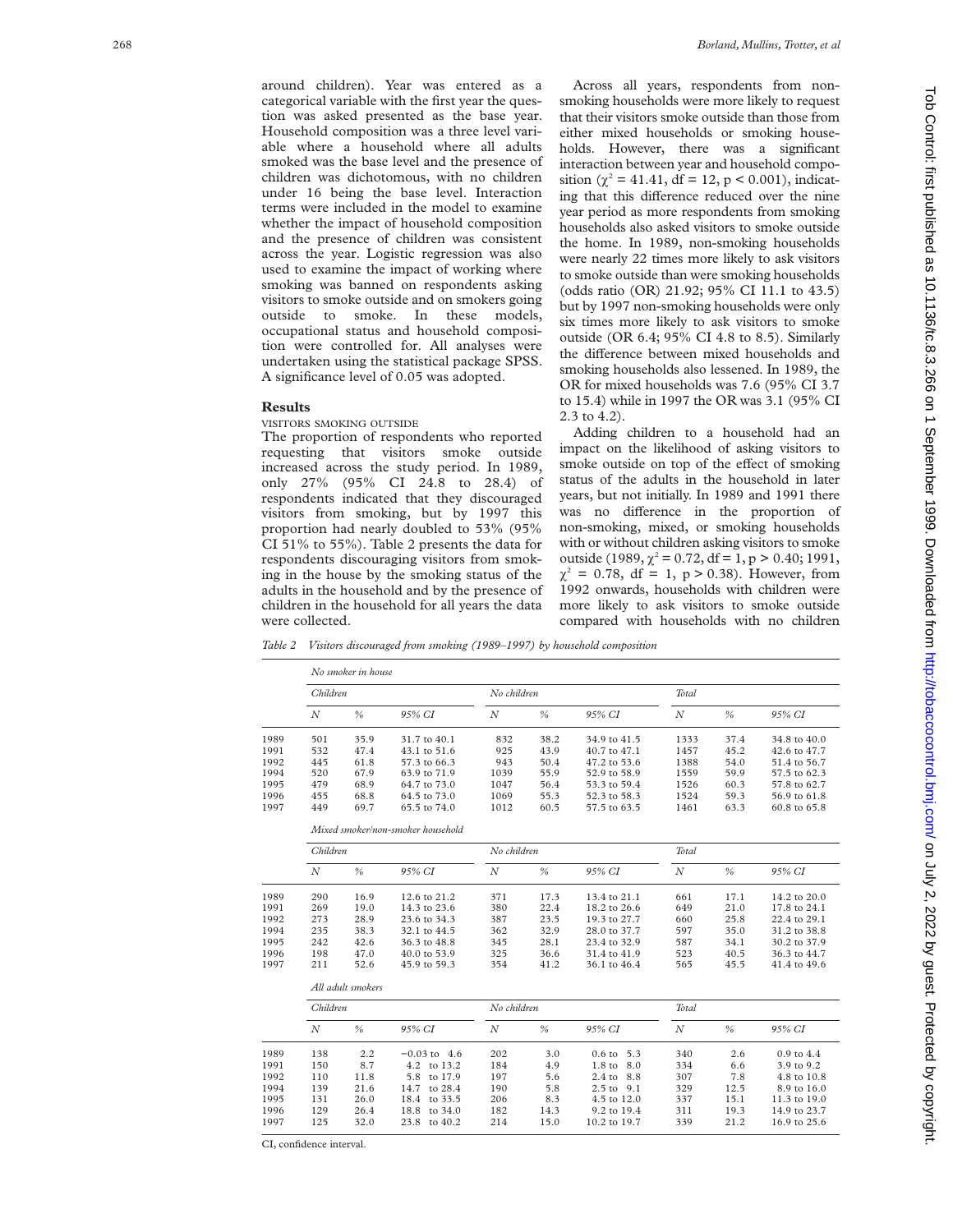(1992, OR = 1.5, 95% CI 1.3 to 1.9; 1994, OR = 1.7, 95% CI 1.4 to 2.0; 1995, OR 1.9, 95% CI 1.6 to 2.3; 1996, OR = 1.7, 95% CI 1.4 to 2.1; 1997, OR = 1.6, 95% CI 1.4 to 2.0).

Looking only at data from 1996, the belief that passive smoking is harmful to the health of non-smokers was related to asking visitors to smoke outside after adjusting for adult smoking status and presence of children. Respondents who held this belief were 3.2 times more likely to ask their visitors to smoke outside.

Data from 1997 indicate that respondents from workplaces where smoking was banned completely were more likely to discourage their visitors from smoking in their homes than were those from workplaces with partial or no smoking bans (OR = 1.8, 95% CI 1.4 to 2.3). This effect remained significant after controlling for respondents' occupational status and household composition (OR = 1.5, 95% CI 1.2 to 2.0).

BEHAVIOUR OF SMOKERS IN THEIR OWN HOMES Table 3 presents the data on where smokers smoked at home for 1995, 1996, and 1997. Over this time, the proportion of smokers who usually smoked outside increased from 20.0% (95% CI 17.4 to 22.6) to 28.0% (95% CI 25.0 to 30.9).

Logistic regression was used to examine the impact of the household composition and the presence of children on where respondents smoked (table 4). There was a significant effect of year ( $\chi^2 = 16.2$ , p < 0.001), indicating that the proportion of respondents who reported that they always smoked outside increased between 1995 and 1997. Combining the data for all years, smokers in mixed households were more likely to always smoke outside than smokers in an all smoker household ( $OR = 4.7, 95\%$ CI 3.7 to 6.0). There was no interaction of year and household composition, suggesting that this difference was consistent across all three survey years. After adjusting for household composition and year, the presence of children made a significant impact on the likelihood of always smoking outside. Smokers in households with children were 1.6 times more likely to always smoke outside than those in households with no children (OR =  $1.6$ , 95% CI 1.3 to 2.0). The interaction between year and presence of children was not significant. The interaction between household composition and presence of children was just significant ( $\chi^2$  = 3.9, df = 1,  $p = 0.05$ ) indicating that having children in the household was more important in smoking households than mixed households in encouraging smoking outside.

After the presence of non-smoking adults and children in the household had been taken into account, an analysis of data from 1996 indicated that the belief that non-smokers health can be damaged by passive smoking had an impact on the probability of smokers going outside to smoke (OR = 1.9, 95% CI 1.2 to 2.9).

Data from 1995 and 1997 were used to investigate whether workplace smoking bans had an impact on where smokers smoke at home. After controlling for year, respondent occupation, and household composition, workplace smoking bans did not have a significant impact on whether a smoker smoked inside or outside at home.

Overall in 1997, in 22% of homes where at least one smoker lived, the smoker(s) always

*Table 3 Household smoking habits by year*

|                             | $1995, N=907$ |                         | $1996, N = 809$ |                         | $1997, N = 880$ |                         |
|-----------------------------|---------------|-------------------------|-----------------|-------------------------|-----------------|-------------------------|
|                             | $\%$          | 95% CI                  | $\%$            | 95% CI                  | %               | 95% CI                  |
| Always/usually inside       | 39.0          | 35.9 to 42.2            | 28.4            | 25.3 to 31.5            | 24.7            | 21.8 to 27.5            |
| Sometimes in, sometimes out | 30.0          | $27.0 \text{ to } 33.0$ | 34.4            | 31.1 to 37.6            | 33.4            | 30.3 to 36.5            |
| Usually outside             | 11.0          | $0.9 \text{ to } 13.1$  | 13.7            | $11.3 \text{ to } 16.1$ | 14.0            | 11.7 to 16.3            |
| Always outside              | 20.0          | 17.4 to 22.6            | 23.5            | $20.6 \text{ to } 26.4$ | 28.0            | $25.0 \text{ to } 30.9$ |

CI, confidence interval.

*Table 4 Proportion of smokers who always smoke outside at home by household composition*

|             | 1995 |      |              | 1996 |      |              | 1997 |               |                 |
|-------------|------|------|--------------|------|------|--------------|------|---------------|-----------------|
|             | N    | %    | 95% CI       | N    | $\%$ | 95% CI       | N    | $\frac{0}{0}$ | 95% CI          |
| Smoker(s)   |      |      |              |      |      |              |      |               |                 |
| Children    | 129  | 9.3  | 4.3 to 14.3  | 128  | 14.1 | 8.0 to 20.1  | 118  | 17.8          | 10.9 to 24.7    |
| No children | 201  | 4.5  | 1.6 to 7.3   | 181  | 8.3  | 4.3 to 12.3  | 204  | 5.9           | $2.7$ to<br>9.1 |
| Mixed       |      |      |              |      |      |              |      |               |                 |
| Children    | 242  | 31.0 | 25.2 to 36.8 | 198  | 36.9 | 30.1 to 43.6 | 211  | 43.1          | 36.4 to 49.8    |
| No children | 345  | 24.6 | 20.1 to 29.2 | 325  | 25.8 | 21.1 to 30.6 | 354  | 34.5          | 29.5 to 39.4    |

CI, confidence interval.

*Table 5 Smoking in the presence of children*

|                    | 1989, N=654   |                          | $1992, N=606$ |                       | $1994, N=615$ |                       | 1996, N=574 |                       |
|--------------------|---------------|--------------------------|---------------|-----------------------|---------------|-----------------------|-------------|-----------------------|
|                    | $\frac{0}{0}$ | 95% CI                   | $\frac{0}{0}$ | 95% CI                | $\frac{0}{6}$ | 95% CI                | %           | 95% CI                |
| Smoke more         | 1.2           | $0.4 \text{ to } 2.1$    | 1.7           | $0.6 \text{ to } 2.7$ | 0.8           | $0.1$ to 1.5          | 1.1         | $0.2 \text{ to } 1.9$ |
| No effect          | 30.7          | 27.2 to 34.3             | 21.9          | 18.7 to 25.2          | 22            | 18.5 to 25.1          | 19.1        | 15.9 to 22.4          |
| Smoke less         | 50.0          | $46.2$ to $53.8$         | 50.7          | 18.7 to 25.2          | 44.5          | 40.1 to 48.8          | 44.0        | 40.0 to 48.1          |
| Don't smoke at all | 13.6          | 11.0 to $16.2$           | 23.1          | 19.7 to 26.5          | 29.1          | 25.5 to 32.7          | 32.6        | 28.8 to 36.5          |
| Can't say          | 4.4           | 2.9 <sub>to</sub><br>6.0 | 2.6           | $1.4 \text{ to } 3.9$ | 3.4           | $2.0 \text{ to } 4.8$ | 3.2         | 4.6<br>$1.7$ to       |

CI, confidence interval.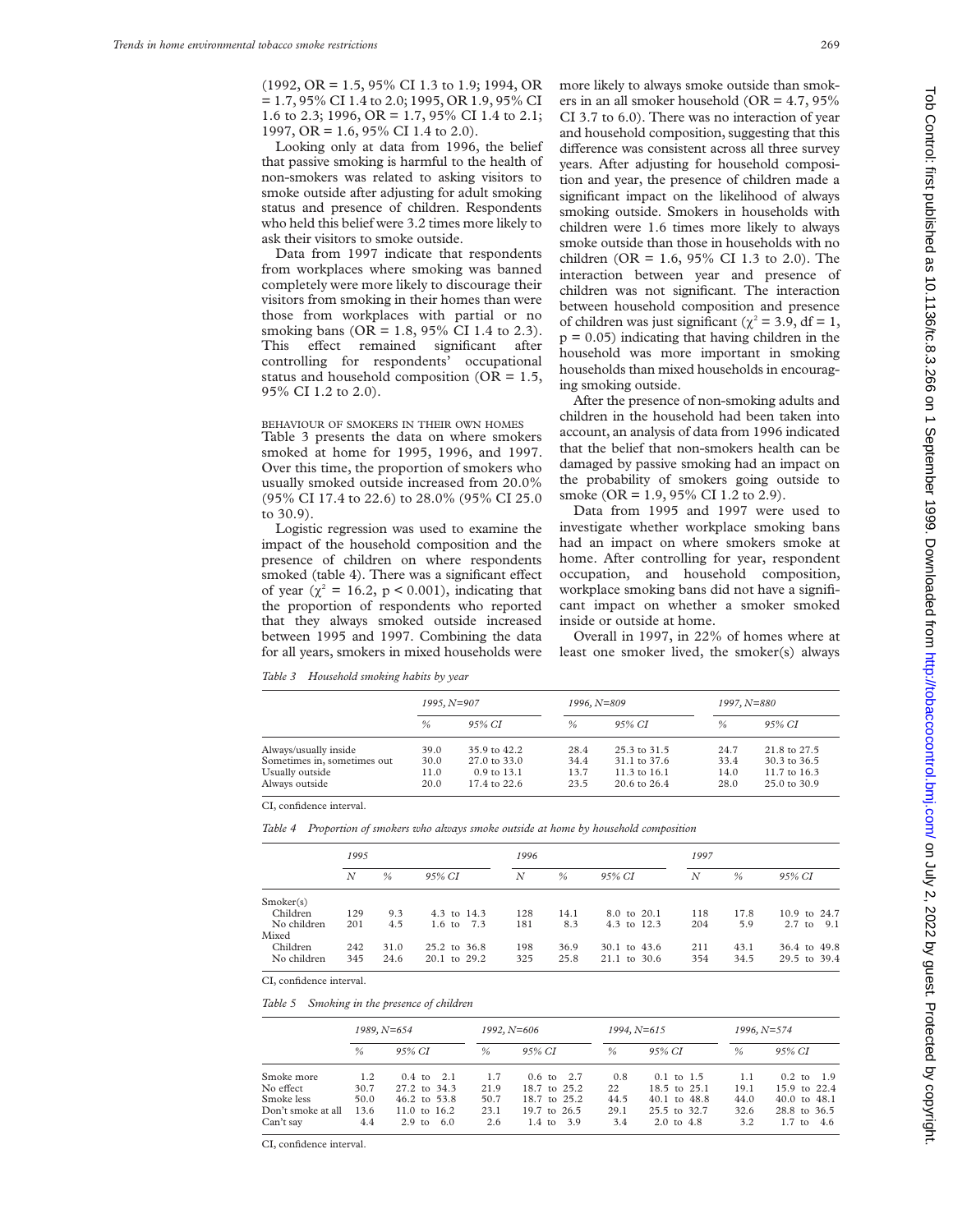smoked outside and visitors were discouraged from smoking, indicating a consistent attempt to maintain a smoke-free home.

# SMOKING IN THE PRESENCE OF CHILDREN

Table 5 shows how the presence of children influenced the amount respondents smoked for each year the question was asked. From 1989 to 1996, the number of smokers who said they did not change their smoking consumption when they were with children fell from 31% to 19% and the number of smokers who said they do not light up at all when with children increased from 14% to 33%. We combined the "smoke less" and "don't smoke at all" responses and examined the changes in the proportions of respondents who gave these responses over the years. There was a significant effect of year ( $\chi^2$  = 30.2, df = 3, p < 0.001) and odds ratios, indicated that compared with 1989 more smokers in 1992  $(OR = 1.6, 95\% \text{ CI } 1.3 \text{ to } 2.1), 1994 \text{ (OR = } 1.5)$ 1.6, 95% CI 1.3 to 2.1), and 1996 (OR = 1.9, 95% CI 1.5 to 2.4) said they smoked less or not at all when they were with children. We explored whether the effect of year was caused by the increase between 1989 and 1992 by rerunning the analysis for the data from 1992, 1994, and 1996. The effect of year was not significant for this analysis, indicating that there was no change in the proportion of smokers who smoked less or not at all when with children between 1992 and 1996.

Having children under 16 living in the house made it less likely that smokers would stop smoking altogether when children were around  $(OR = 0.65, 95\% \text{ CI } 0.54 \text{ to } 0.78)$  and this was consistent across all years.

#### **Discussion**

The results indicate a clear and continuing trend towards reduction of ETS exposure around the home on all three indices reported here. This is extremely reassuring and suggests that more progress is likely to be made without the need for intensive interventions. The move to smoke-free homes can be thought of as part of a movement that is promoting this social innovation through the community.<sup>11</sup>

The belief that ETS is harmful to non-smokers has an impact on people choosing to make their homes smoke free, but as most of the change in behaviour occurred after belief in the harm of ETS reached a plateau, this is not a complete explanation. The strong moves towards making smoking less socially acceptable, including restrictions on when and where people can smoke in public and at work, are likely to have contributed.

The data indicate that people who work in places where smoking is banned are more likely to ask their visitors not to smoke. Whether this is because of greater awareness of the risks of passive smoking or the modelling of appropriate behaviour is unclear, but it seems plausible that the experience of smoke-free environments has led to increased self regulation in the home by smokers. However, the failure to find a similar effect for smokers going outside to smoke at home

suggests that the effect, if real, is not strong. Broad social change (at the workplace and in public places in general) has probably also influenced the extent to which non-smokers will tolerate exposure to ETS, and their influence is clearly important.

The data show far fewer restrictions in households where all the adults smoke, even when there are also children living there. This remains a cause for concern, as protection of children must be a priority.

It is notable that it was not until 1992, just after an advertising campaign on protecting children from ETS was conducted in Victoria, that the presence of children in the household had impact on visitors being asked to smoke outside. The increase in smoking less, or not smoking at all, around children also occurred between 1989 and 1992. This is evidence of a clear beneficial effect of the advertising campaign.

It is also notable that smokers who have children in the house are more likely to smoke outside, but less likely to stop smoking entirely when children are around. This suggests that people who are frequently with children make less dramatic changes to their behaviour in response to the presence of children than those who are with children only occasionally. The behavioural changes that would be required if they were to protect their children completely from ETS are far greater than the changes required for those who are only in contact with children occasionally.

The study is limited by the relatively poor response rates, which mean that we cannot have confidence in the absolute levels of behaviour reported. The self report methodology contributes to uncertainty as to what respondents really mean, and leaves open the possibility there may be some social desirability bias. The similar response rates across years, however, make it probable that the magnitude of change reported is real. There can be no doubt that major social change is happening, but it would be extremely useful to validate these measures to help provide a clearer picture of the actual nature and extent of not smoking in homes and around children.

The rapid social change reported here contrasts with the mixed effects of focused interventions. Low level interventions do not appear to have had any clear effects, while intense interventions have some effect. $12-16$  It is notable that further follow up of one of these studies found marked changes in the control condition and sustained change in the intervention condition.<sup>17</sup> This, and our data, suggest that changing social conditions are having quite a strong impact on people. If social conditions continue to change, it is likely that there will be an ongoing increase in the proportion of households imposing restrictions on smoking, which will result in non-smokers (including children) being protected from exposure to ETS wherever they may be.

There are limited data to compare the situation in Australia with that in other countries. In the United States in 1996, it was found that in homes with at least one adult smoker and one